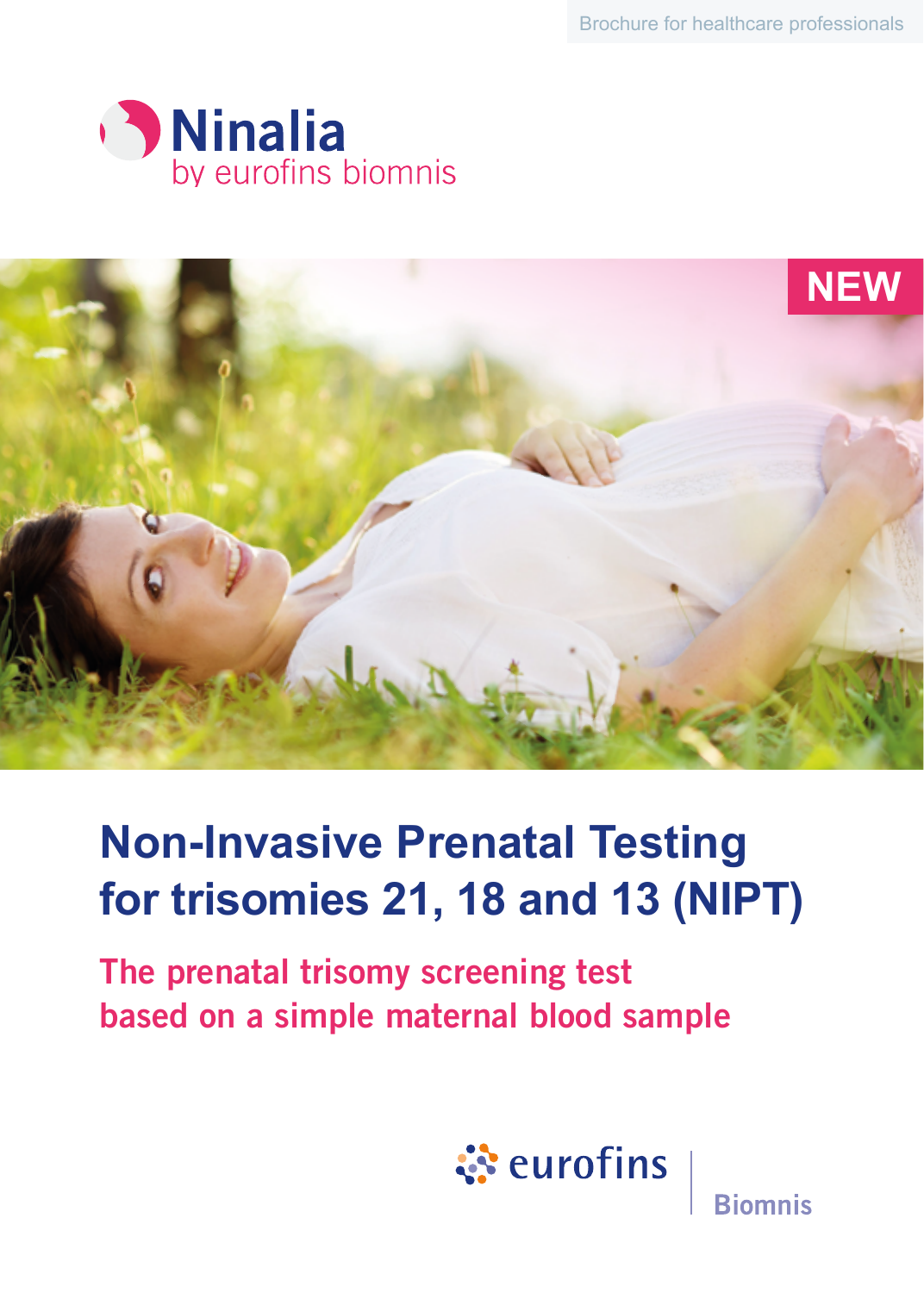# What is the Ninalia screening test?

Ninalia Non-invasive Prenatal Testing (NIPT) is an innovative genetic screening test for chromosomal abnormalities.

This test uses circulating cell-free DNA (cfDNA) from a maternal blood sample without risk to the fetus.

Ninalia detects the main fœtal aneuploidies i.e. trisomy 21, 18 and 13. They're the only complete and homogenous trisomies found at birth outside of the dysgonosomias.

This test uses next-generation sequencing (NGS) and is performed after the  $1<sup>st</sup>$ trimester ultrasound.

#### **NEW**

Today, this test also makes it possible to screen for other rarer chromosome abnormalities : autosomal abnormalities, deletions and duplications greater than 7 megabases (karyotype-equivalent resolution)

Several test options are available:

- **• Ninalia 3** (NIPT) : Trisomies 21, 18 et 13
- **• Ninalia 5** (NIPT) : Trisomies 21, 18 et 13
	- + fetal gender determination
	- + sex chromosomes aneuploidies
- **• Ninalia Genomewide** (NIPT) : all autosomes + chromosomal imbalance greater than 7Mb Ninalia
- **• Genomewide Complete** (NIPT) : all autosomes
	- + chromosomal imbalance greater than 7Mb
	- + sex chromosomes aneuploidies
	- + fetal gender determination

#### What are the benefits for the patient and her physician?

Autosomal aneuploidies can, for most chromosomes, be found in the form of mosaics. Thus, when an anomaly is observed, the healthcare professional will refer, depending on the anomaly found, to ultrasound monitoring, and/or monitoring of the risk of pre-eclampsia, and/or possibly towards an invasive procedure to study the karyotype.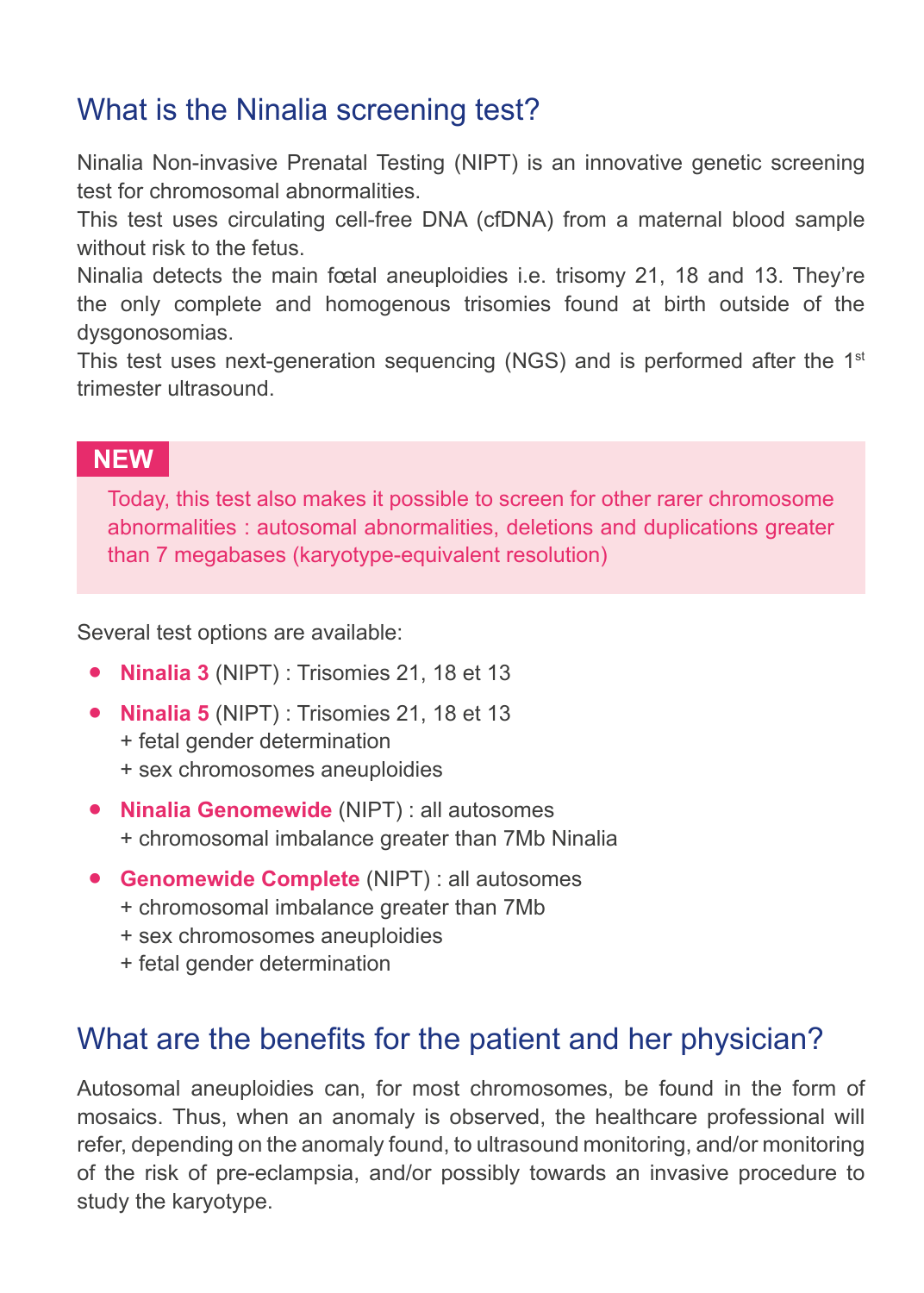The result of the test can thus, by directing the monitoring of the pregnancy, make it possible to avoid a fetal loss in late pregnancy.

When an invasive procedure is warranted, knowledge of the suspected abnormality helps the healthcare professional specify the confirmatory techniques to be used (karyotype, FISH, DNA chip) and the type of tissue to be studied (chorionic villi or amniotic fluid).

Finally, a structural imbalance of more than 7 megabases, proven in the fetus, may not necessarily be accompanied by ultrasound call signs at the end of pregnancy but may be associated with clinical signs at birth, or at a later date.

#### What is cell-free DNA?

During pregnancy, the placenta releases **cellfree DNA** which circulates in the maternal blood stream.

As a result, maternal blood contains a mix of fœtal and maternal DNA in varying proportion. This mix is the **fœtal fraction**

Our laboratory isolates this circulating DNA in order to detect the presence of genetic material.

If the fetal fraction is too low, a new sample may be required for analysis.



 *Cell-free maternal DNA Cell-free fœtal DNA*

#### What is the technology used?

Since october 2014, Eurofins Biomnis has chosen to collaborate with the company Illumina, a world leader in DNA sequencing, for non-invasive screening for the main chromosomal abnormalities.

The new VeriSeq method provided by Illumina makes it possible **to extend screening to all autosomes** as well as **deletions and duplications** greater than 7 megabases, for an even more comprehensive management of pregnancy.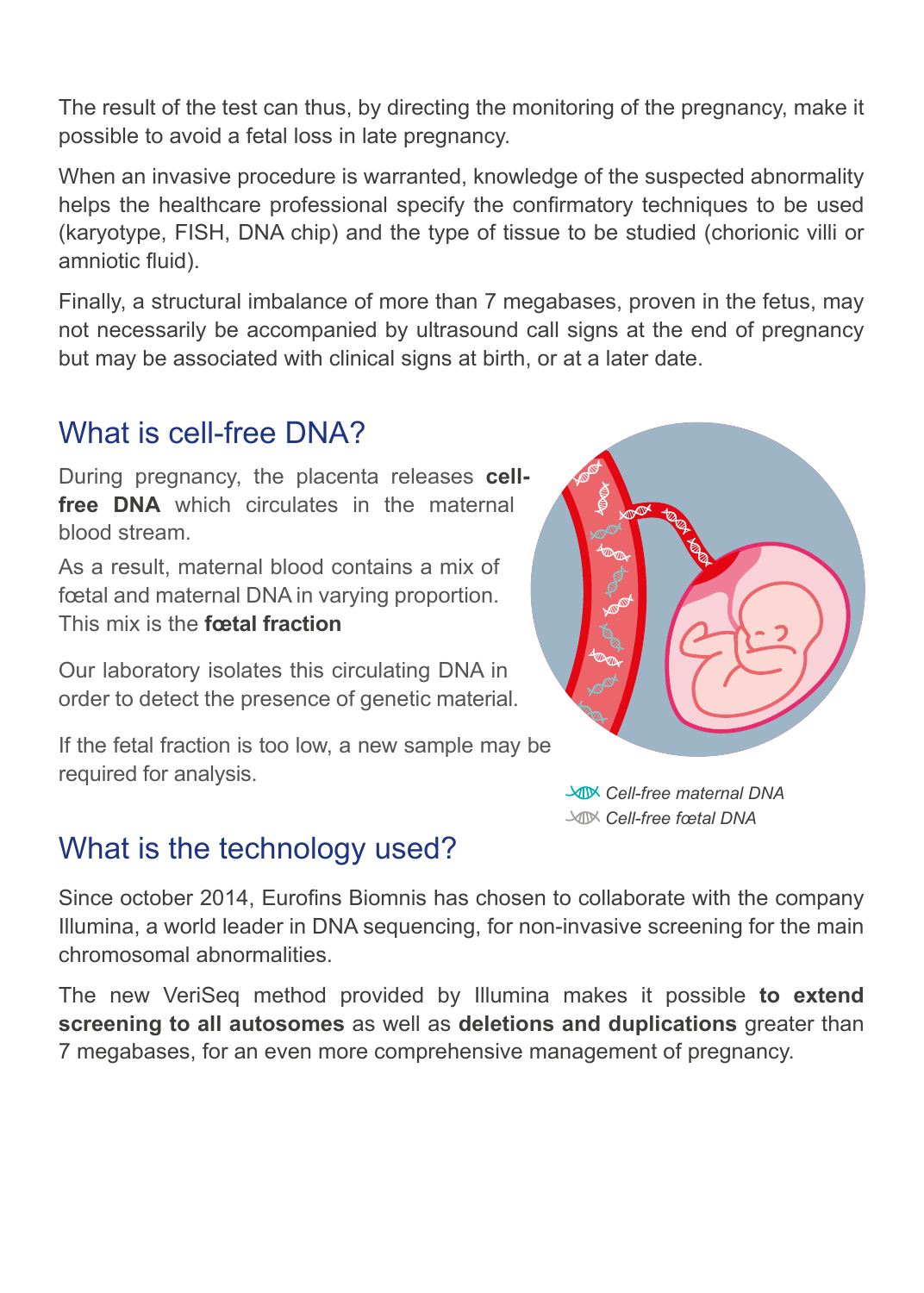## Performance of Ninalia?

**•** Following the change of VeriSeq method, the performance of the test for viable trisomies at birth are improved to a **excellent detection rate.**

| Singleton pregnancy | Trisomy 21 | Trisomy 18 | Trisomy 13 |
|---------------------|------------|------------|------------|
| Sensitivity         | $>99.9\%$  | $>99.9\%$  | $>99.9\%$  |
| Specificity         | 99.9%      | 99.9%      | $99.9\%$   |
|                     |            |            |            |
| Twin prognancy      | Trienmy 21 | Trienmy 18 | Trienmy 13 |

| I Iwin pregnancy, |          | Trisomy 21   Trisomy 18   Trisomy 13 |           |  |
|-------------------|----------|--------------------------------------|-----------|--|
| Sensitivity       | $96.4\%$ | $95.7\%$                             | 93.6%     |  |
| Specificity       | $99.9\%$ | $>99.9\%$                            | $>99.9\%$ |  |

| Detection of autosomal<br>aneuploidy |       | Detection of chromosomal<br>imbalance greater than<br>7 megabases |       |
|--------------------------------------|-------|-------------------------------------------------------------------|-------|
| Sensitivity                          | 96.4% | Sensitivity                                                       | 74.1% |
| Specificity                          | 99.8% | Specificity                                                       | 99.8% |

**• Fetal sex classification** *(Illumina study of concordance of the results of the sex chromosomes and the standard clinical assessment of 1963 cases):* concordance for fetal sex classification = 100%.

**The presence of a vanishing twin** may explain a false positive result for the Y chromosome.

**For multiple pregnancies,** the presence of the Y chromosome does not allow to define the number of male fetuses.

| Percentage concordance for sex chromosome abnormalities |          |            |          |  |
|---------------------------------------------------------|----------|------------|----------|--|
| XO                                                      | $90.5\%$ | XXY        | $100\%$  |  |
| <b>XXX</b>                                              | $100\%$  | <b>XYY</b> | $91.7\%$ |  |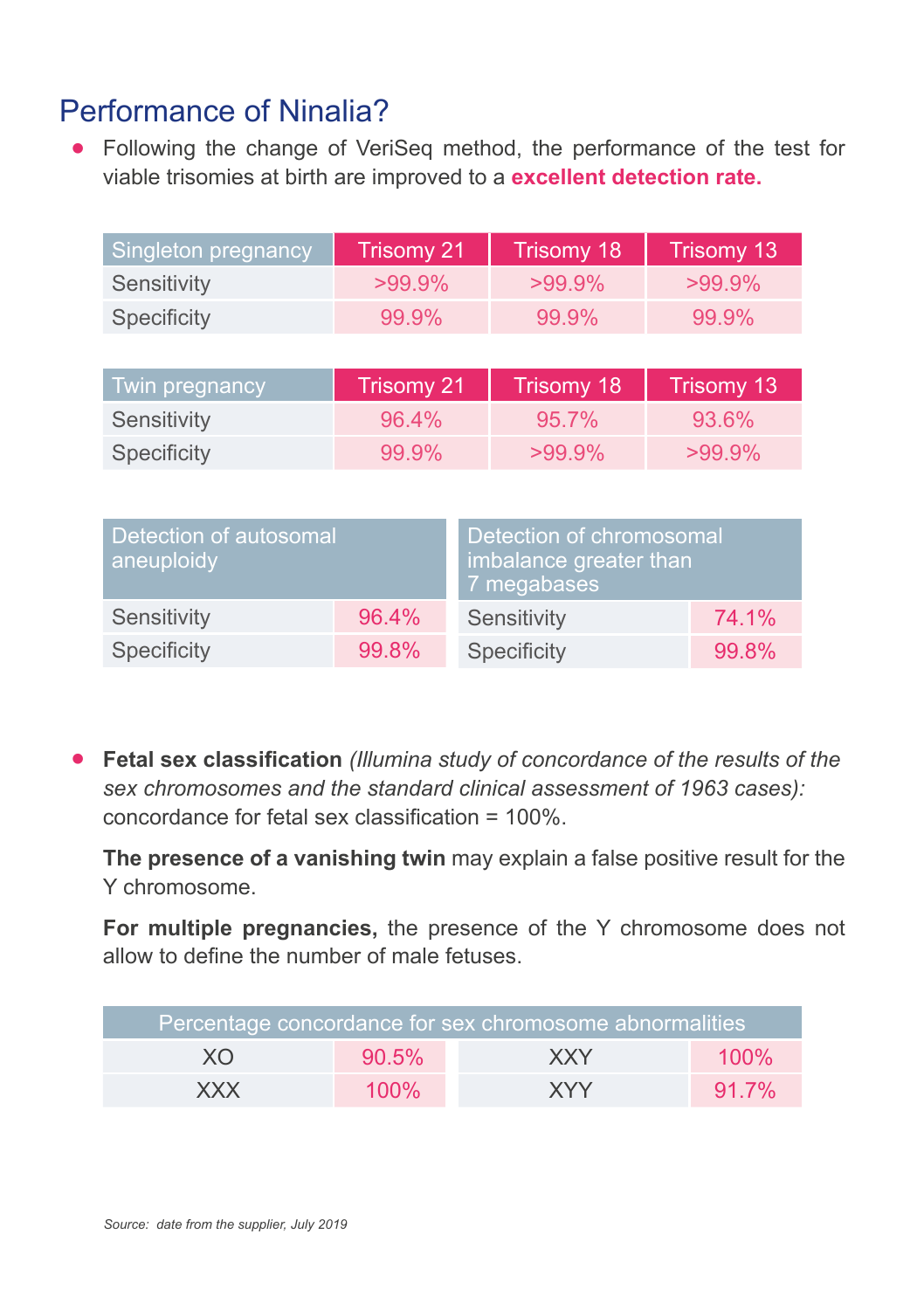

# In practice

- **•** A short turnaround time: **5 business days** (upon reception at Eurofins Biomnis)
- **•** <sup>A</sup>**CE IVD marked** solution

#### Who should avail of the Ninalia screening test ?

The Ninalia test can be offered to any pregnant woman after the  $1<sup>st</sup>$  trimester ultrasound and at a genetic counselling consultation.

### Step by step guide to Ninalia



*\* For example, if the sample is received in Eurofins Biomnis on a Tuesday, the results will be sent to the healthcare provider the following Monday*

If you have any questions, we recommend that you contact the international division of Eurofins Biomnis: **international@eurofins-biomnis.com**